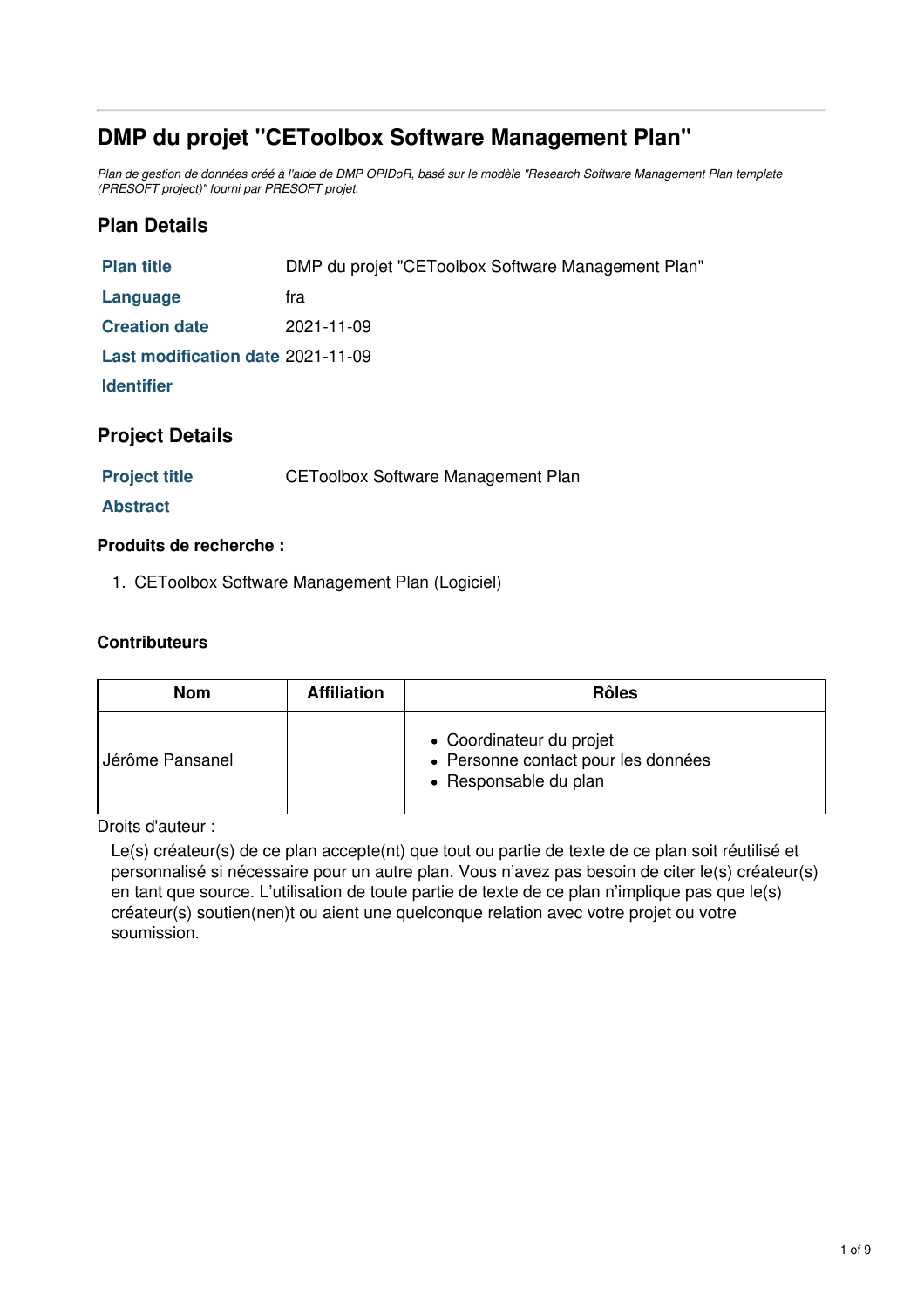# **DMP du projet "CEToolbox Software Management Plan"**

### **1. Metadata**

**CEToolbox** 

The CEToolbox software is an Android application for computing Capillary Electrophoresis parameters. It provides several tabs, each of them providing a simple way to compute specific data, like injection information, viscosity, conductivity or electroosmotic mobility.

<https://cetoolbox.github.io/>

<https://github.com/cetoolbox/>

yannis.francois@unistra.fr and jerome.pansanel@iphc.cnrs.fr

The research units in charge of the software are the LSMIS and IPHC

- Y. François (LSMIS)
- M. Biacchi (LSMIS)
- R. Gahoual (LSMIS)
- A. Vezin (LSMIS)
- J. Pansanel (IPHC)

Version 1.4.5

2021-03-03

CE Toolbox is free software; it is licensed under the Apache License, Version 2.0.

Physical and Analytical Chemical Sciences

Injection characteristic calculation ; Conductivity ; Flow rate; Mobility; Separation characteristic calculation; Viscosity.

Android Application; Java; Open Source software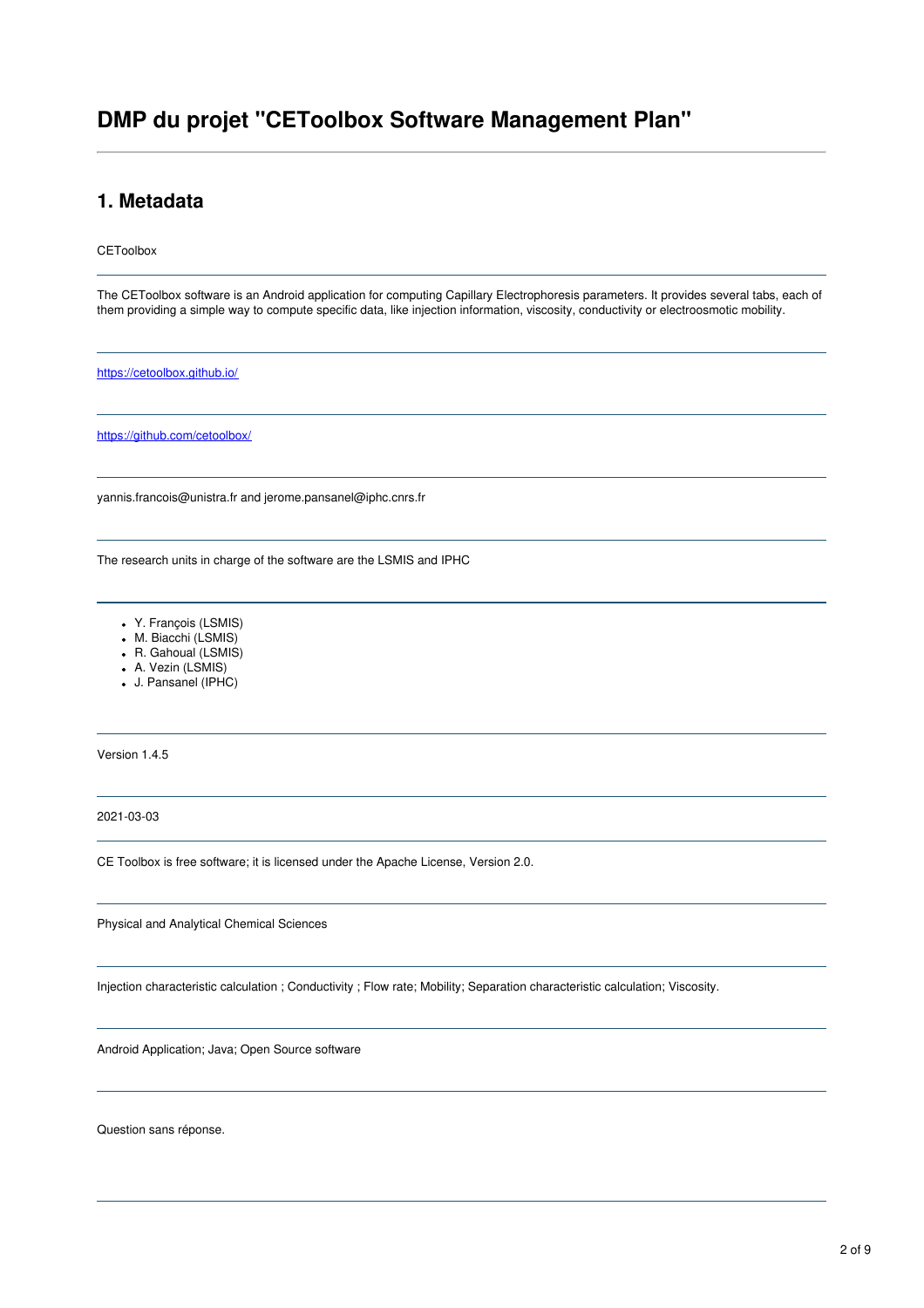## **2.1 Software context: History**

Question sans réponse.

Question sans réponse.

Previous version of CEToolbox are available on this page: <https://github.com/cetoolbox/cetoolbox/releases>

Question sans réponse.

It is planned to modify the user interface to comply with recent UX design. It is also planned to release an iOS version of CEToolbox.

Question sans réponse.

Question sans réponse.

François, Y.N., Biacchi, M., Gahoual, R., Vezin, A. and Pansanel, J. (2021), CEToolbox: Specialized calculator for capillary electrophoresis users as an android application. ELECTROPHORESIS, 42: 1431-1435. <https://doi.org/10.1002/elps.202100036>

Question sans réponse.

### **2.2 Software context: Project(s) related to the software**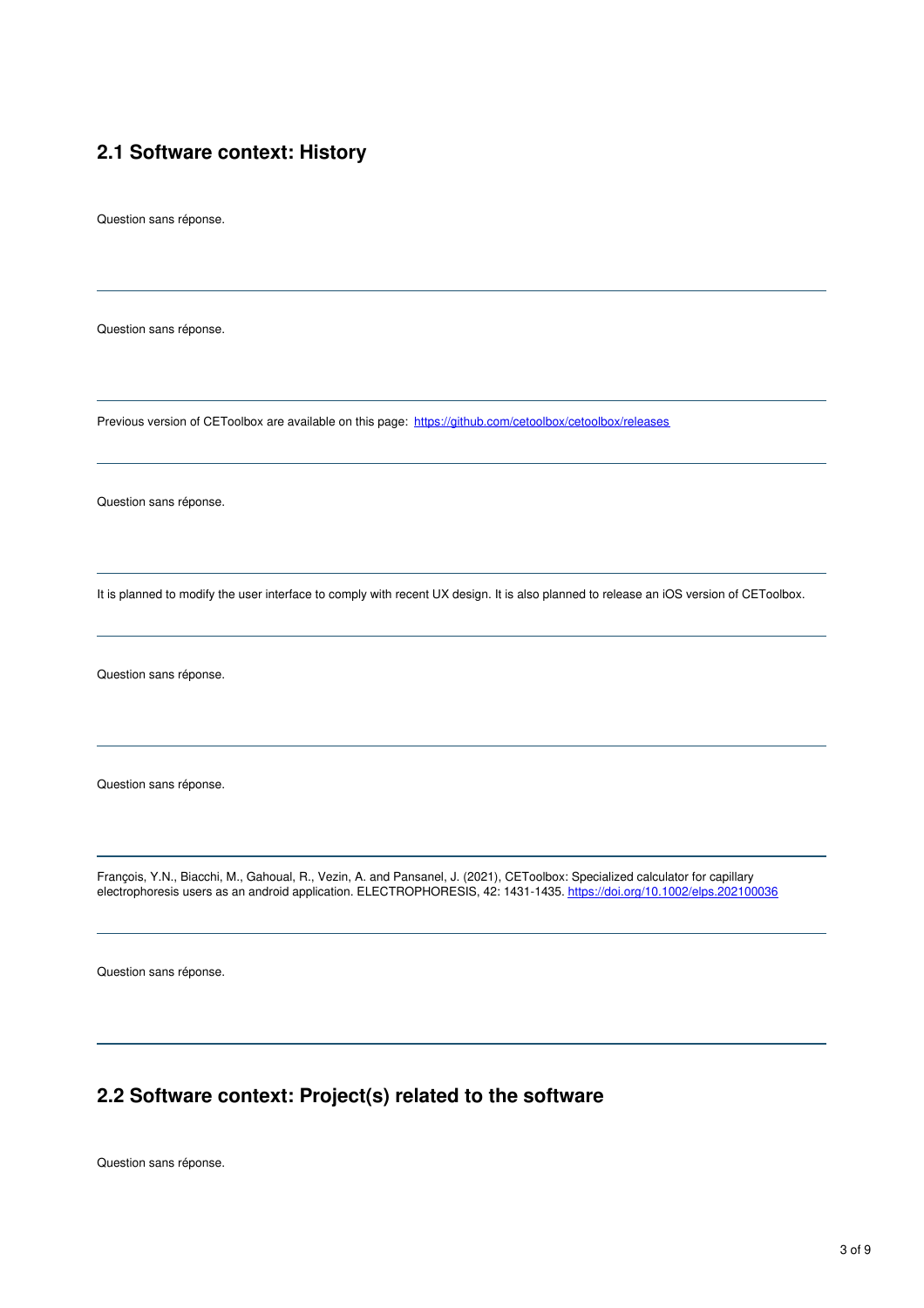## **2.3 Software context: Legal issues and distribution policy**

Question sans réponse.

CNRS and University of Strasbourg

Question sans réponse.

CEToolbox is licensed under the Apache License, Version 2.0

Question sans réponse.

Question sans réponse.

Question sans réponse.

# **3.1 Software features: Scientific goals**

Question sans réponse.

# **3.2 Software features: Usage and distribution objectives**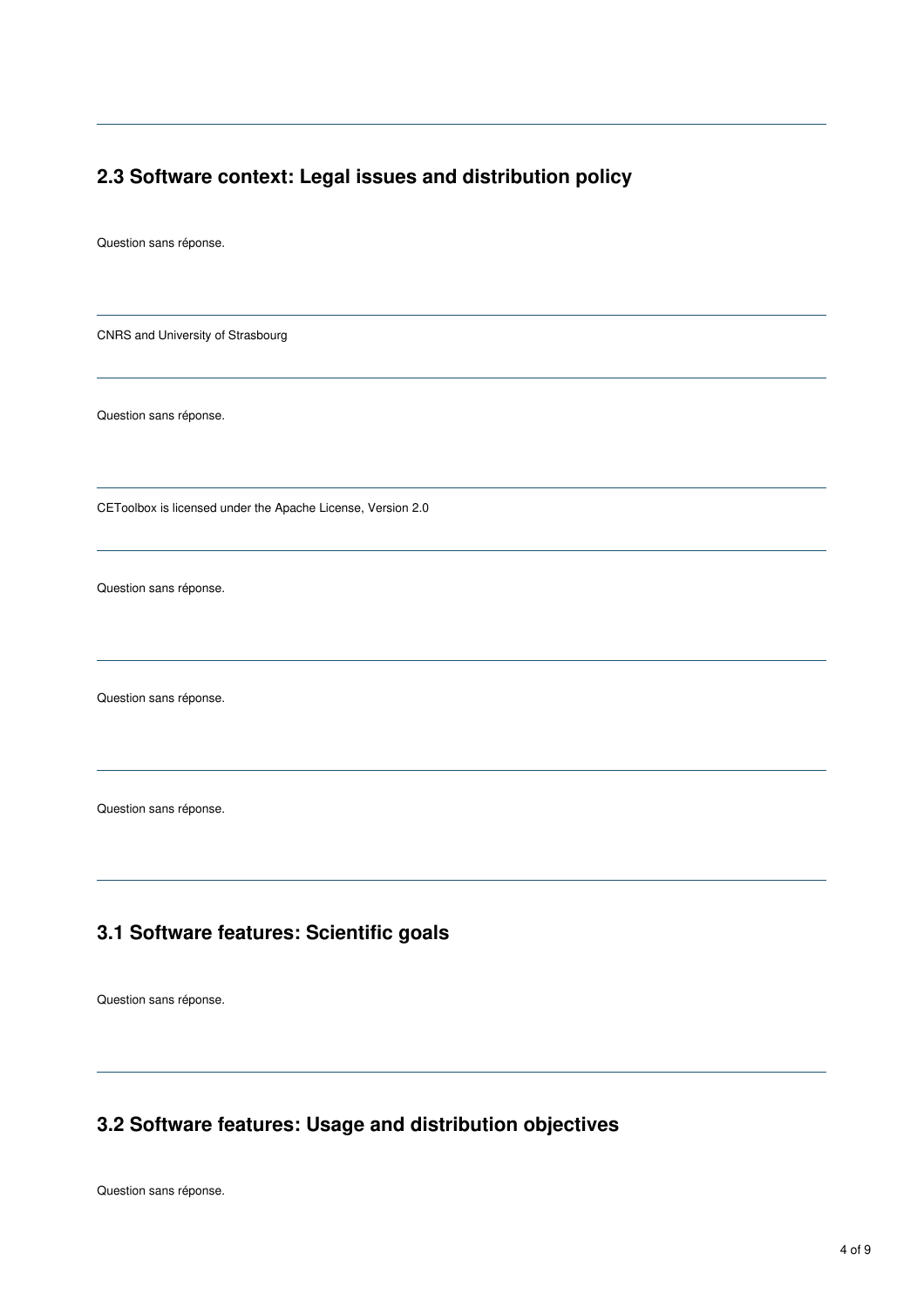#### Laboratory daily work and teaching. The software is TRL9.

The software intends to be used by researchers and engineers who are doing capillary electrophoresis-based analysis.

The support is provided through:

- a complete on-line documentation;
- a ticket system;
- a person in "best effort".

The software is widely distributed through two application stores :

- Google Play
- F-Droid

Yes

We are looking for developers or software testers.

Human resources are enough for the maintenance of the software, however additional competences would be welcome for specific developments.

No risk analysis has been done so far.

The source code is saved on several sites with version control system. Backup from stable versions are performed on the laboratory storage server. The code is also correctly indexed by the Software Heritage project.

### **3.3 Software features: Technical features**

The software is developed in Java with Android Studio.

The software works with Android and requires the Android SDK.

Question sans réponse.

Equations used by the application are detailed on: <https://cetoolbox.github.io/resources/cetoolbox-equations.pdf>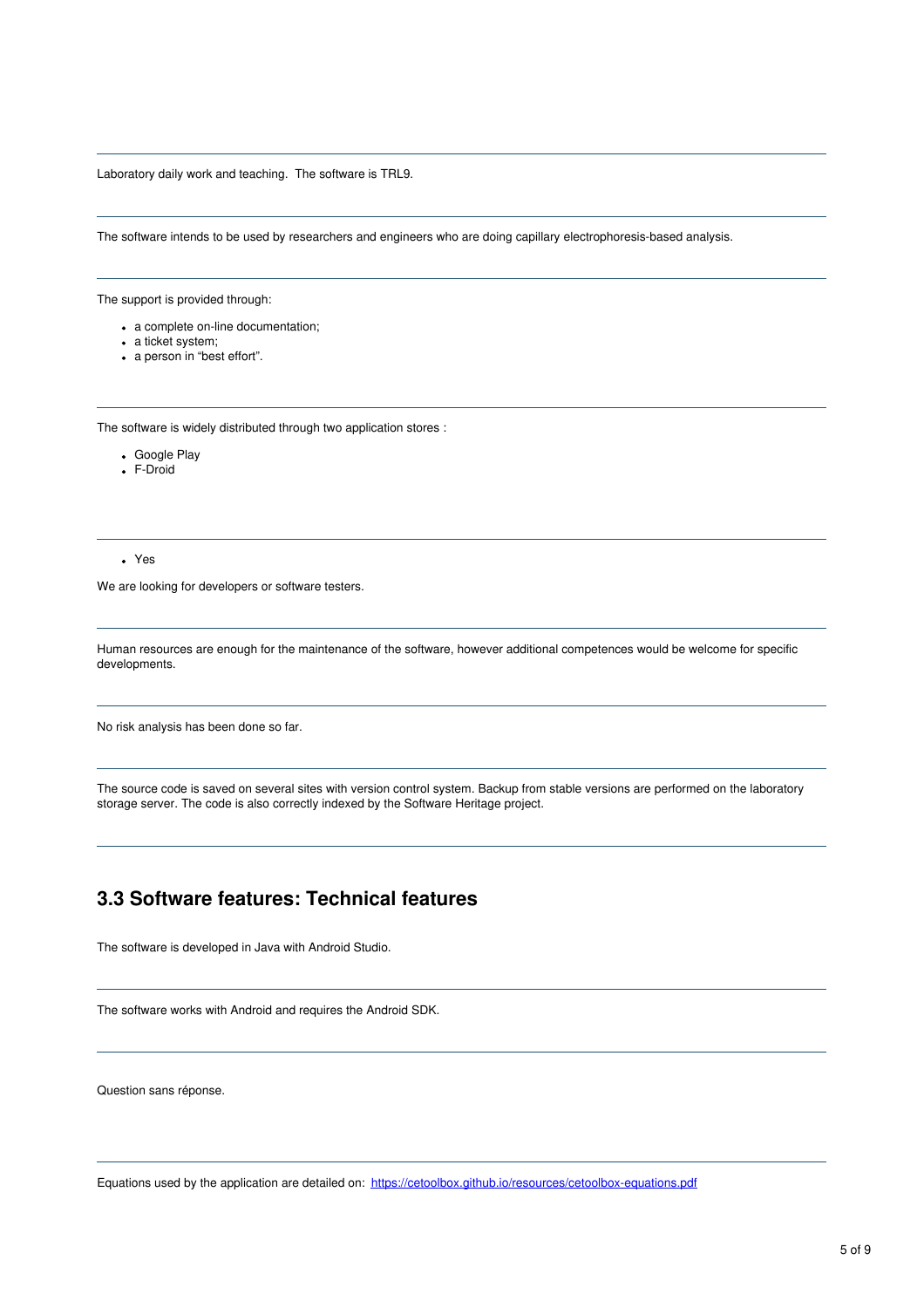Question sans réponse.

# **4. Team organisation**

Question sans réponse.

Question sans réponse.

- Y. François (Université de Strasbourg)
- J. Pansanel (CNRS)
- M. Biacchi (Université de Strasbourg, former PhD student)
- R. Gahoual (Université de Strasbourg, former PhD student)
- A. Vezin (Université de Strasbourg, former student)

Question sans réponse.

Question sans réponse.

Question sans réponse.

Question sans réponse.

# **5. Development organisation**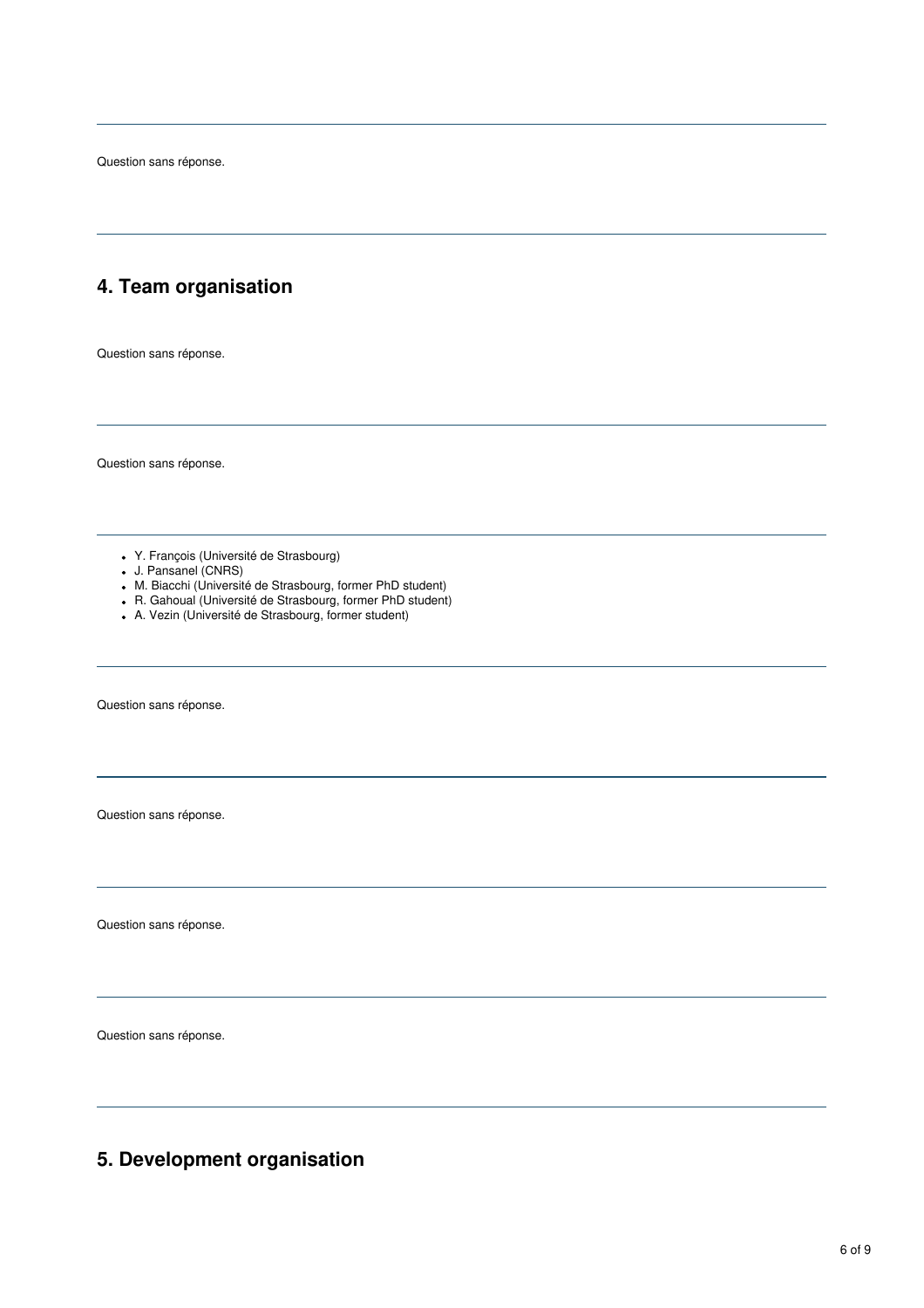Question sans réponse. Question sans réponse. Question sans réponse. Question sans réponse. Question sans réponse. Question sans réponse. Question sans réponse. Question sans réponse. Question sans réponse. Question sans réponse.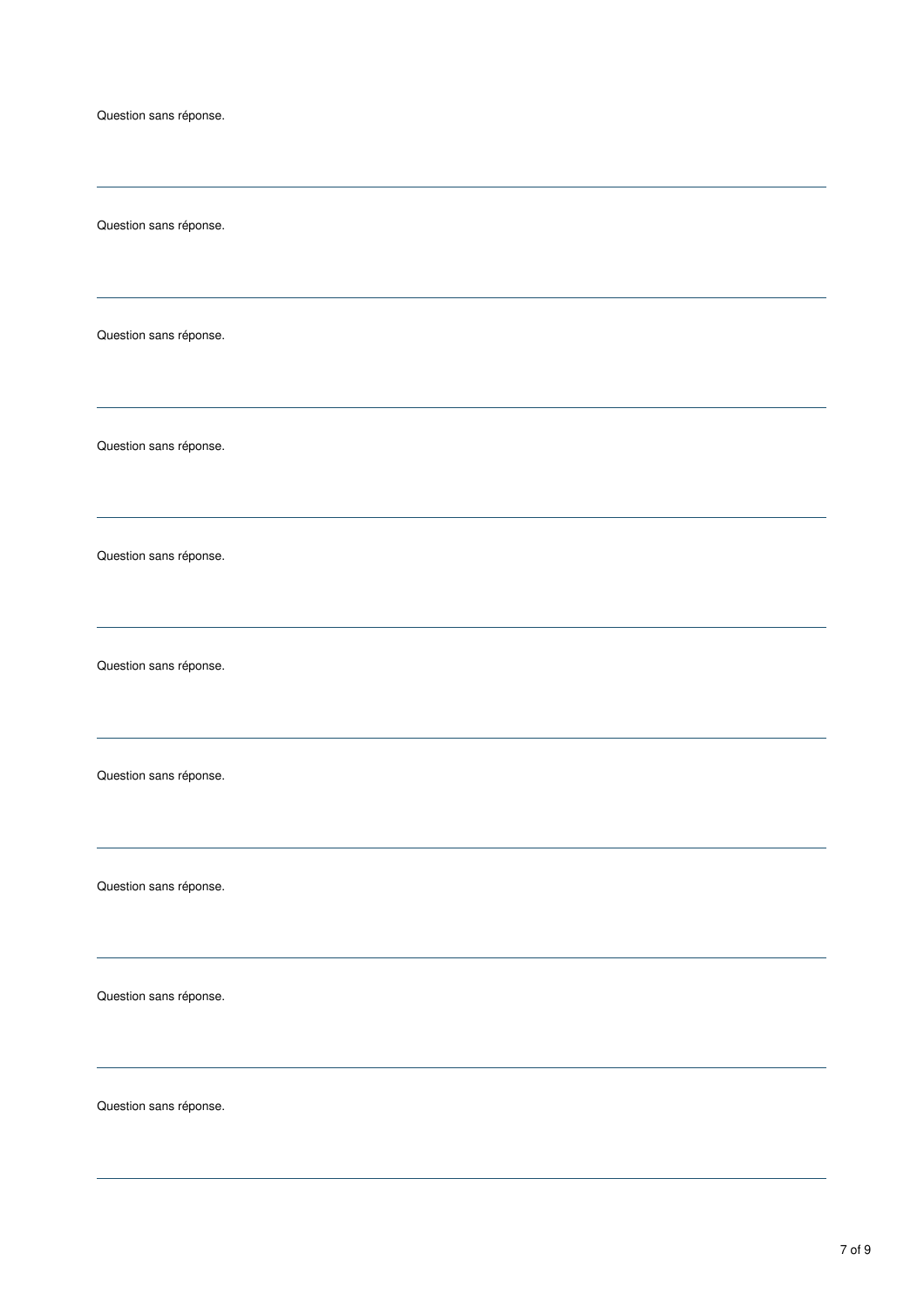## **6. Distribution organisation**

<https://github.com/cetoolbox/cetoolbox>

<https://doi.org/10.5281/zenodo.4019170>

François, Y.; Pansanel, J. (2021), "CEToolbox", v1.4.5, Zenodo, [http://doi.org/10.5281/zenodo.4643845](https://doi.org/10.5281/zenodo.4643845)

Question sans réponse.

Question sans réponse.

Question sans réponse.

Question sans réponse.

In case of issue, users are invited to open a ticket on: <https://github.com/cetoolbox/cetoolbox/issues>

Question sans réponse.

# **7. SMP management**

Jérôme PANSANEL

No, it is not required.